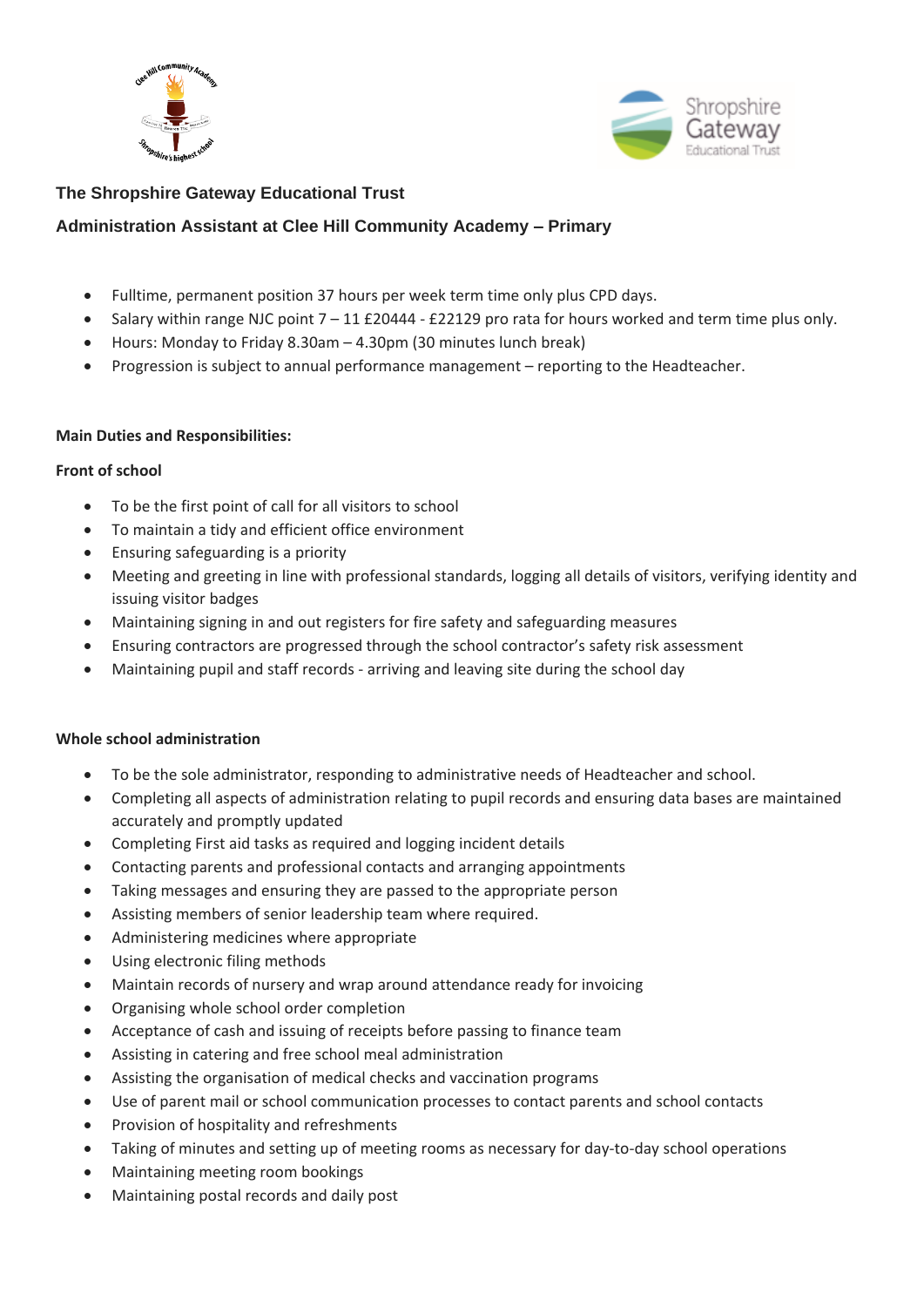### **Pupil Support**

• Managing pupil requests and assistance

#### **General**

- To promote wellbeing for pupils and staff
- To undertake training as required for this role
- To ensure safeguarding measures and reporting is paramount
- To adhere to all Health and safety policies, reporting as required
- To ensure confidentiality for staff and pupil information and knowledge
- Use of IT and electronic record keeping.
- To acknowledge the importance of data protection and ensure no breaches occur
- To have a working knowledge of all relevant school policies and to work to these policies.

The above is not exhaustive, and the post holder will be expected to undertake any duties which may reasonably fall within the level of responsibility and the competence of the post as directed by the Head Teacher.

# School Office Administrator: Essential and Desirable Criteria

| <b>Skill</b>   | Criteria                                                                                                   |
|----------------|------------------------------------------------------------------------------------------------------------|
| Qualifications | Essential                                                                                                  |
| & Experience   | Experience of administrative work in a busy office environment<br>$\bullet$                                |
|                | Good knowledge of Microsoft products including word, excel, PowerPoint and outlook<br>$\bullet$            |
|                | Knowledge of relevant policies and procedures<br>$\bullet$                                                 |
|                | Knowledge of general school policies and procedures<br>$\bullet$                                           |
|                | General understanding of the operation of a school<br>٠                                                    |
|                | Good reading and writing skills to GCSE Level or equivalent                                                |
|                | Good numeracy skills to GCSE Level or equivalent<br>$\bullet$                                              |
|                | Desirable                                                                                                  |
|                | <b>Experience of SIMS</b><br>$\bullet$                                                                     |
|                | Previous experience of working in a school office<br>$\bullet$                                             |
|                | Knowledge of H&S policy and procedure<br>$\bullet$                                                         |
| Communication  | Essential                                                                                                  |
|                | Ability to complete forms and write routine letters<br>$\bullet$                                           |
|                | Ability to exchange verbal information clearly with children and adults                                    |
|                | Use initiative to overcome communication barriers with children and adults<br>$\bullet$                    |
|                | To negotiate effectively with adults and children                                                          |
| Working with   | Essential                                                                                                  |
| children       | Demonstrate effective implementation of the school's behaviour management policy<br>$\bullet$              |
|                | Understand and support the differences in children and adults and respond appropriately<br>$\bullet$       |
|                | in relation to the role                                                                                    |
|                | Understanding of the learning experience provided by the school                                            |
|                | Basic understanding of the way in which children develop<br>$\bullet$                                      |
|                | Understand and support the importance of physical and emotional wellbeing<br>$\bullet$                     |
|                | Ability to support children who may be unwell                                                              |
| Working with   | Essential                                                                                                  |
| others         | Ability to make a proactive contribution to the work of the school supporting children, their<br>$\bullet$ |
|                | families and carers through thinking, planning etc                                                         |
|                | Ability to establish rapport and respectful and trusting relationships with children, their                |
|                | families and carers/ other adults                                                                          |
|                | Work effectively as part of a team                                                                         |
|                | Know when and how to seek support<br>$\bullet$                                                             |